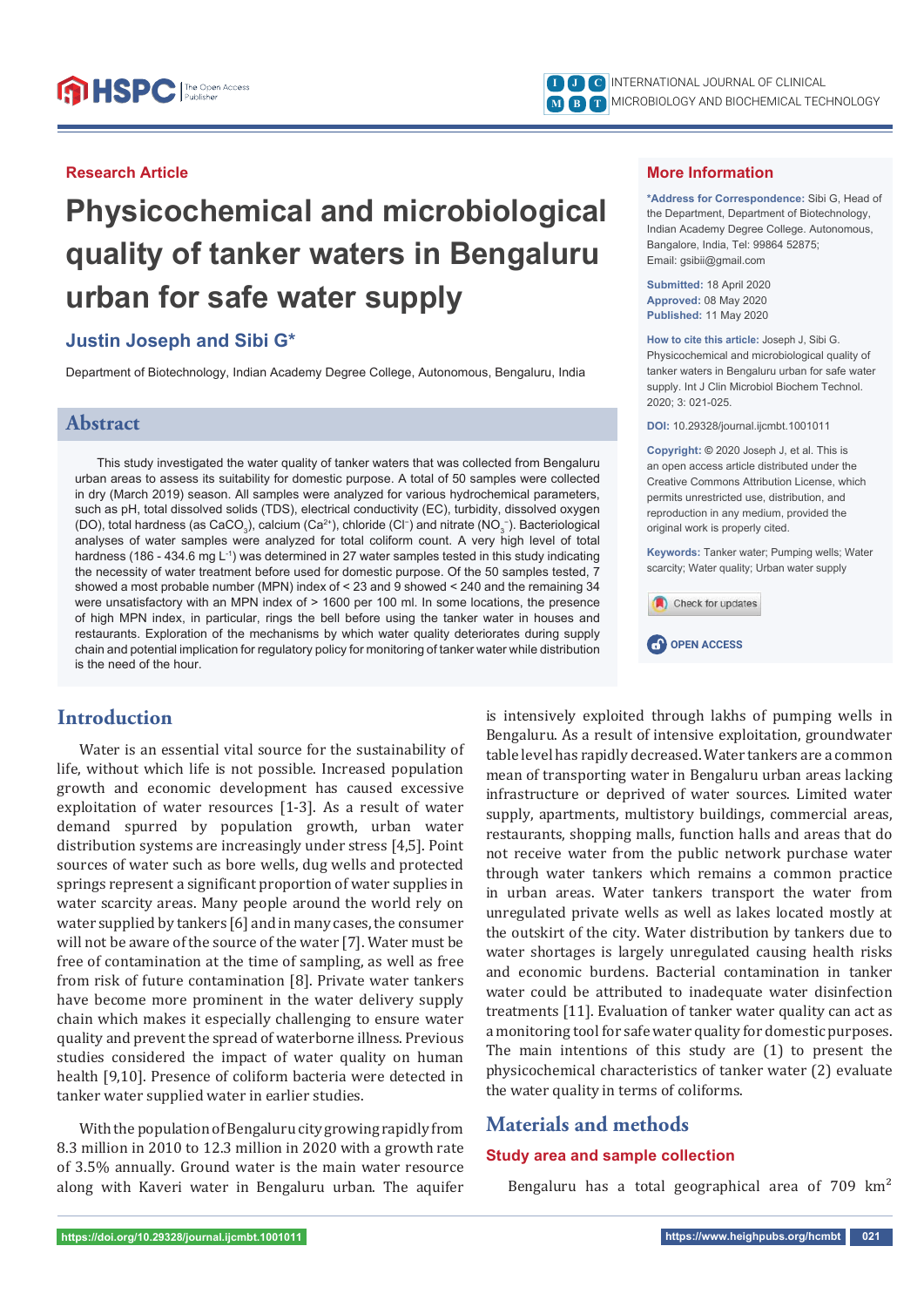extending between Coordinates 12.9716° N, 77.5946° E. Tankers carrying water from various sources during dry season (March) of 2019 were included in the study and the samples were collected at the time of water distribution to various localities of Bengaluru urban. Dry season was considered as there is a huge demand for tanker water supply due to shortage of water in Bangalore during the period. Sample collection points were chosen based on high population, commercial and residential areas. A total of 50 water samples were taken from water tankers at different sample locations (SL-1 to SL-50) and for sample collection, autoclaved 1 L plastic bottles were used.

#### **Water sample analysis**

All samples were analyzed for various hydrochemical parameters, such as pH, total dissolved solids (TDS), electrical conductivity (EC), turbidity, dissolved oxygen (DO), total hardness (as  $CaCO<sub>3</sub>$ ), calcium (Ca<sup>2+</sup>), chloride (Cl<sup>-</sup>) and nitrate ( $NO_3^-$ ). Electrical conductivity and pH were measured directly using the conductivity meter and pH meter (Elico).  $NO_3^-$  was determined by ion chromatography, and  $HCO_3^-$  was determined by alkalinity titration. For dissolved oxygen (DO), Winkler's method was followed and chloride was determined through Argentometric method. The Total hardness, and  $Ca<sup>2+</sup>$  were analyzed by a titrimetric method using EDTA [12]. Nitrates were estimated by Brucine method [13]. Bacteriological analyses of water samples were analyzed for total coliform in duplicate samples by most probable number (MPN) method.

#### **Statistical analysis**

Student's t-test was used to test for statistically significant differences in the physicochemical parameters of water samples. All data were expressed as means ± standard deviations. The p-values were checked to analyze whether the parameters differed significantly by using Graphpad Instat software. A *p* – value < 0.05 was considered to be statistically significant.

## **Results and discussion**

Assessment of water quality is a timely requirement where availability of safe water is at risk due to tanker water supply. The present work is an exploratory study contributing to improving tanker water quality in Bengaluru. Water samples were collected from tanker waters at the time of distribution at different sample locations (SL-1 to SL-50). The study findings revealed that the tanker water was slightly alkaline as 26 out of 50 tested samples were above pH 7. The increased pH of the water could be due to as most of the water tankers collect water from tube wells which contain dissolved minerals from the soil and rocks [14]. Water with high and low pH causes irritation in eyes, skin and mucous membranes [15].

Conductivity values of the ground water samples are presented in tables 1,2. Electrical conductivity gives an indication of the amount of total dissolved substitution in water [16]. Values recorded ranged from  $58 - 1660 \mu S$  cm<sup>-1</sup>, meanwhile, the least conductivity values were observed for sample collected

| Table 1: Physicochemical characteristics of tanker water (SL-1 to SL-25). Data expressed as mean ± SD. |      |                           |                                |                       |                          |                            |                    |                                |                           |  |
|--------------------------------------------------------------------------------------------------------|------|---------------------------|--------------------------------|-----------------------|--------------------------|----------------------------|--------------------|--------------------------------|---------------------------|--|
| <b>Sample</b>                                                                                          | pH   | EC.<br>$\mu$ s cm $^{-1}$ | <b>Turbidity</b><br><b>NTU</b> | <b>TDS</b><br>mg $L4$ | <b>DO</b><br>mg $L^{-1}$ | <b>Hardness</b><br>mg $L4$ | Calcium<br>mg $L4$ | <b>Chloride</b><br>mg $L^{-1}$ | <b>Nitrate</b><br>mg $L4$ |  |
| $SL-1$                                                                                                 | 7.76 | 825                       | $\mathbf 0$                    | 400                   | 6.1744                   | 186.9                      | 74.928             | 123.507                        | 0.92                      |  |
| $SL-2$                                                                                                 | 6.82 | 861                       | 0                              | 200                   | 6.9008                   | 169.1                      | 67.928             | 114.007                        | 2.88                      |  |
| $SL-3$                                                                                                 | 5.82 | 1266                      | 0                              | 400                   | 6.5376                   | 311.5                      | 17.84              | 237.515                        | 1.4                       |  |
| $SL-4$                                                                                                 | 6.2  | 176                       | $\mathbf 0$                    | Trace                 | 5.8112                   | 44.5                       | 124.88             | 19.001                         | 1.36                      |  |
| $SL-5$                                                                                                 | 6.62 | 148.8                     | 0                              | 200                   | 6.5376                   | 35.6                       | 14.272             | 19.001                         | 1.38                      |  |
| SL-6                                                                                                   | 6.69 | 201                       | 0                              | 200                   | 6.1744                   | 44.5                       | 17.84              | 28.502                         | 1.06                      |  |
| $SL-7$                                                                                                 | 7.41 | 701                       | 0                              | 200                   | 4.8                      | 187.32                     | 74.92              | 73.876                         | 0.58                      |  |
| $SL-8$                                                                                                 | 7.89 | 657                       | 1                              | 600                   | 5.91                     | 151.64                     | 60.65              | 73.86                          | 0.46                      |  |
| SL-9                                                                                                   | 7.23 | 364                       | $\mathsf{O}$                   | 400                   | 6.28                     | 71.36                      | 28.54              | 46.163                         | 2.24                      |  |
| <b>SL-10</b>                                                                                           | 7.33 | 207                       | $\mathbf 0$                    | 400                   | 7.392                    | 44.6                       | 17.84              | 27.697                         | 0.78                      |  |
| <b>SL-11</b>                                                                                           | 7.61 | 907                       | 0                              | 600                   | 5.54                     | 214.08                     | 85.63              | 92.326                         | 4.24                      |  |
| <b>SL-12</b>                                                                                           | 7.24 | 1174                      | 1                              | 1000                  | 3.32                     | 169.48                     | 67.79              | 203.117                        | 0.72                      |  |
| <b>SL-13</b>                                                                                           | 7.61 | 1289                      | 1                              | 800                   | 3.872                    | 312.2                      | 124.88             | 142.509                        | 2.28                      |  |
| <b>SL-14</b>                                                                                           | 7.06 | 193                       | $\mathbf{1}$                   | Trace                 | 4.928                    | 35.68                      | 14.27              | 28.501                         | 0.62                      |  |
| <b>SL-15</b>                                                                                           | 6.78 | 275                       | $\overline{2}$                 | Trace                 | 4.928                    | 62.44                      | 24.97              | 28.501                         | 0.78                      |  |
| <b>SL-16</b>                                                                                           | 7.05 | 1501                      | $\mathbf 0$                    | 800                   | 4.224                    | 276.52                     | 110.6              | 171.01                         | 13.12                     |  |
| <b>SL-17</b>                                                                                           | 8.33 | 614                       | 0                              | 200                   | 5.632                    | 124.88                     | 49.95              | 47.503                         | 6.16                      |  |
| <b>SL-18</b>                                                                                           | 6.94 | 1660                      | 4                              | 1600                  | 3.872                    | 258.68                     | 103.47             | 199.512                        | 5.84                      |  |
| <b>SL-19</b>                                                                                           | 7.46 | 478                       | 1                              | 400                   | 4.634                    | 98.12                      | 39.24              | 96.3                           | 0.037                     |  |
| <b>SL-20</b>                                                                                           | 7.03 | 473                       | $\mathbf 0$                    | 200                   | 5.517                    | 107.04                     | 42.81              | 50.76                          | 0.097                     |  |
| <b>SL-21</b>                                                                                           | 6.88 | 976                       | 0                              | 600                   | 3.589                    | 187.32                     | 74.92              | 128.56                         | 0.213                     |  |
| <b>SL-22</b>                                                                                           | 7.41 | 324                       | $\mathbf 0$                    | 200                   | 1.56                     | 62.44                      | 24.97              | 140.56                         | 0.065                     |  |
| $SL-23$                                                                                                | 6.82 | 913                       | $\mathbf 0$                    | Trace                 | 4.227                    | 231.92                     | 92.76              | 129.54                         | 0.07                      |  |
| <b>SL-24</b>                                                                                           | 6.88 | 487                       | 0                              | 200                   | 2.562                    | 115.96                     | 46.38              | 486.8                          | 0.055                     |  |
| <b>SL-25</b>                                                                                           | 7.36 | 836                       | 1                              | 600                   | 3.946                    | 223                        | 89.2               | 160.4                          | 0.43                      |  |

SL1- Indira Nagar; SL2- Koramangala; SL3- Kudlu Gate; SL4- Richmond Town; SL5- B.T.M 2<sup>nd</sup> Stage; SL6- Double Road; SL7- Forum Mall, White Field ; SL8- Koramangala Water Tank; SL9- BBMP Neelasandra; SL10- Koramangala 5<sup>th</sup> Block; SL11- Sarjapur; SL12- Sadaramangala Lake; SL13- Marathalli; SL14- Majestic; SL15- Richmond Road; SL16- White Field ; SL17- B.T.M 1st Stage; SL18- Silk Board; SL19- Wilson Garden; SL20- Lalbagh West Gate; SL21-Cottonpet; SL22-8<sup>th</sup> Cross Nanjappa Circle; SL23-Shamanna Garden; SL24- Berlie's Street ; SL25- Tavarekere.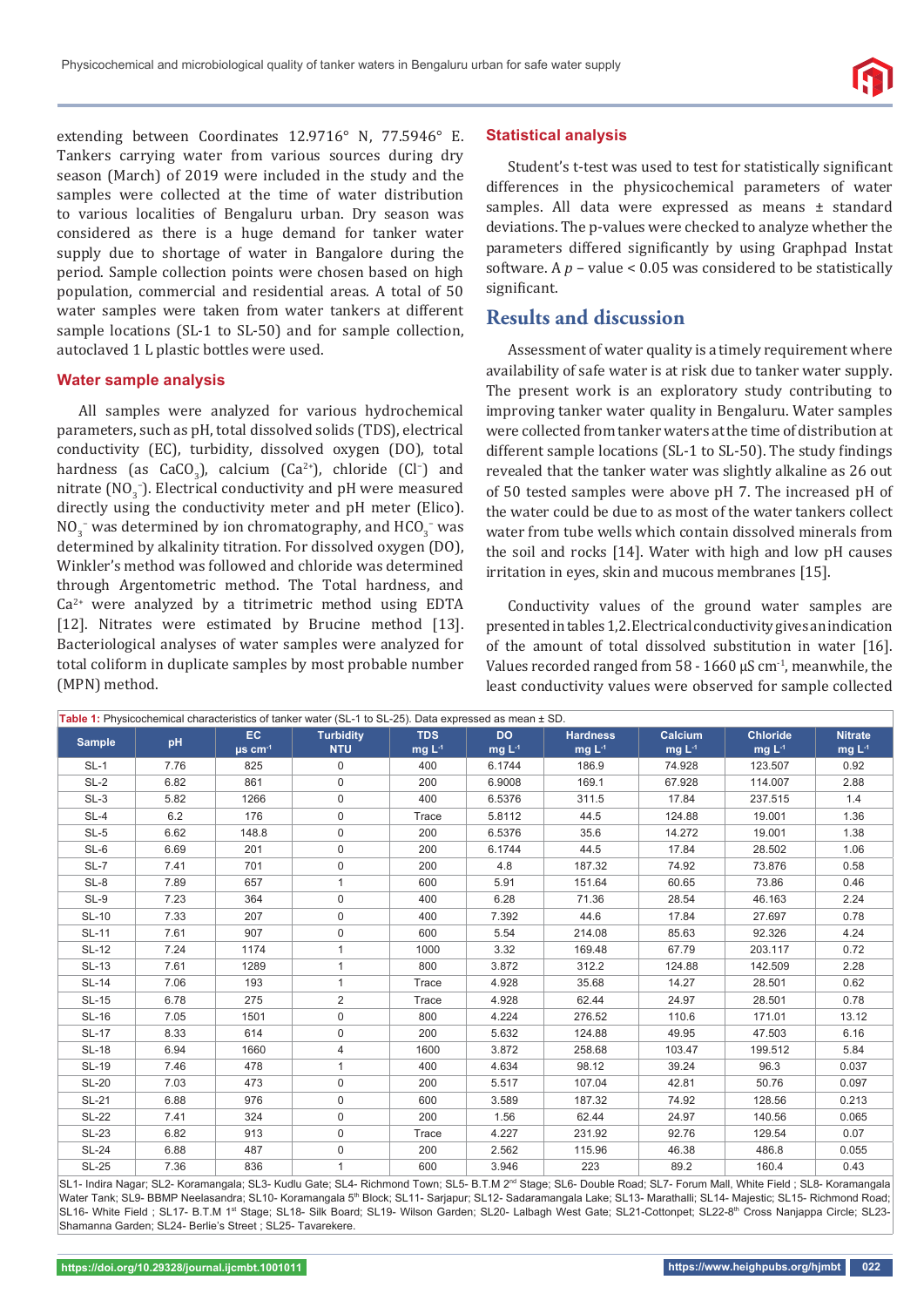

**Table 2:** Physicochemical characteristics of tanker water (SL-26 to SL-50). Data expressed as mean ± SD. **Sample pH EC μs cm<sup>-1</sup> Turbidity NTU TDS mg L-1 DO mg L-1 Hardness mg L-1 Calcium mg L-1 Chloride mg L-1 Nitrate mg L-1** SL-26 | 7.17 | 1120 | 0 | 600 | 5.906 | 240.84 | 96.33 | 111.23 | 0.083 SL-27 6.48 566 0 400 1.816 98.12 39.24 76.004 0.11 SL-28 | 6.58 | 1134 | 0 | 800 | 3.632 | 356.8 | 142.72 | 133.008 | 0.3 SL-29 | 6.82 | 942 | 0 | 600 | 4.358 | 240.84 | 96.33 | 114.007 | 0.085 SL-30 | 7.62 | 389 | 1.5 | 600 | 2.542 | 133.8 | 53.52 | 475.03 | 0.052 SL-31 | 7.34 | 1131 | 3 | 600 | 6.99 | 253.16 | 101.26 | 161.51 | 0.64 SL-32 | 7.67 | 1278 | 3.4 | 1000 | 2.94 | 297.463 | 118.98 | 152.01 | 1.94 SL-33 | 7.41 | 1497 | 1000 | 2.57 | 316.45 | 126.58 | 228.02 | 1.88 SL-34 | 7.23 | 1090 | 0 | 1000 | 4.416 | 371 | 245.5 | 382.05 | 4.16 SL-35 | 6.54 | 884 | 1 | 600 | 3.68 | 243.8 | 143.9 | 293.06 | 10.8 SL-36 | 6.98 | 704 | 1 | 200 | 5.888 | 222.6 | 167.2 | 401.3 | 8.64 SL-37 | 6.66 | 822 | 0 | 600 | 4.048 | 254.4 | 186.9 | 398.15 | 2.02 SL-38 | 7.4 | 1217 | 1.5 | 800 | 3.68 | 434.6 | 299.4 | 293.06 | 1.06 SL-39 | 6.74 | 785 | 0 | 400 | 4.048 | 275.6 | 154.6 | 398.15 | 7.96 SL-40 | 6.53 | 90 | 1 | Trace | 4.8 | 37.72 | 16.6 | 399.9 | 1.86 SL-41 | 5.74 | 90 | 0 | Trace | 5.91 | 37.72 | 17.5 | 154.6 | 1.64 SL-42 | 5.57 | 58 | 0 | Trace | 5.54 | 18.86 | 8.6 | 234.7 | 2.28 SL-43 | 6.74 | 988 | 3 | 400 | 3.31 | 226.32 | 145.2 | 169.3 | 1.92 SL-44 5.79 633 0 400 2.2 75.44 38.6 153.9 0 SL-45 | 7.56 | 471 | 1 | 200 | 6.256 | 103.73 | 66.2 | 135.7 | 1.7 SL-46 7.86 1500 0 5200 2.354 330.05 132.02 199.51 2.08 SL-47 7.78 1250 0 1000 2.041 320.62 128.24 142.5 1.6 SL-48 | 7.51 | 1250 | 0 | 2400 | 1.238 | 235.75 | 94.3 | 142.5 | Trace SL-49 | 6.27 | 1059 | 0 | Trace | 3.782 | 18.86 | 7.54 | 9.5006 | 2.02 SL-50 5.13 355 0 Trace 5.923 Trace Trace 19.001 1.7 SL26- Nanjappa Circle; SL27- Cox Town; SL28- Kammannahalli; SL29- Brigade Road; SL30- ITC Garden; SL31- Sakra World Hospital; SL32- Bellandur Outer Ring Road;

SL33- Bellandur Main Road; SL34- Majestic; SL35- Residency Road; SL36- Vijayanagar; SL37- Malleshwaram Circle; SL38- Nagarabhavi 2<sup>nd</sup> Stage; SL39- Koramangala 6<sup>tt</sup> Block; SL40- Ejipura Signal; SL41- Ejipura 14th Cross; SL42- Ejipura Main Road; SL43- Lingarajapuram; SL44- Thimmaiah Garden; SL45- Adugodi; SL46- Kudlu Road; SL47- Agara Lake; SL48- HSR Layout; SL49- Food World, Nanjappa Circle; SL50- Anepalya.

at SL-42. Turbidity levels of the water samples were within the range of recommended levels. Water containing TDS less than 1000 mg  $L^1$  could be considered good enough both for drinking and irrigational purposes [17,18]. In this study, most of the water samples tested were within the limits except SL-46, SL-48 and SL-18 which recorded 5200, 2400 and 1600 mg  $L<sup>-1</sup>$  respectively.

Dissolved oxygen (DO) assesses the waste assimilative capacity of the waters [19]. The estimation of DO content in water samples tested revealed that 20 out of 50 samples were having very low DO level  $(< 4 \text{ mg } L^{-1})$ . In general, DO should be between 4 and 6 mg  $L^1$  [20,21] however environmental impact of dissolved oxygen concentration in water should not exceed above 13-14 mg  $L^1$  [22] as it varies from place, time and temperature. Lower DO levels in the tested samples indicated the water pollution at the source point.

The concentration of urinary calcium increases when the intake of hardwater increases [23]. Among the other adverse effects of hard water are sensory properties, formation of coatings on the surface, and the loss of aromatic substances caused by binding with Ca carbonate [24]. Water containing calcium carbonate at concentrations more than 180 mg L-1 is generally considered as very hard [25]. A very high level of total hardness (186 - 434.6 mg L<sup>-1</sup>) was determined in 27 water samples tested in this study indicating the necessity of water treatment before used for domestic purpose.

Groundwater contains Ca mainly by rock weathering and ion exchange [26]. A wide range of  $Ca^{2+}$  content of the water samples was observed in this study with a lowest content of 7.54 mg  $L^{-1}$  in SL-49 and 299.4 mg  $L^{-1}$  in SL-38. Chlorides resulting from combination of chlorine gas with metals may get into surface water from several sources and the public drinking water standards require chloride level not to exceed 250 mg  $L^1$  [22]. Higher content of chlorides can corrode metals and affect the taste of food products. In this study, 9 out of 50 samples (18%) had higher chloride content in the range of 293.06 - 486.8 mg  $L^1$  indicating that those sample locations cannot use the water for drinking purpose. Nitrate is one of the ground water pollutants due to chemical fertilizers and excessive nitrate has been reported to cause health implications [27-29]. Nitrate levels of water samples varied from 0.037-13.12 mg  $L^{-1}$  with a mean of 2.08 mg  $L^{-1}$ . According to the levels of nitrate risk defined by Adimalla and Qian [30], nitrate levels of the tested samples were at very low risk levels.

Human health and development depend on the access to safe water [31,32]. The presence of large number of coliforms in water is an indication of fecal contamination and is a matter of concern to consumers, water suppliers and public health authorities. The microbiological quality of water samples was therefore analyzed using MPN (most probable number) test and the results were depicted in table 3. MPN index of water samples which tested satisfactory was < 23 per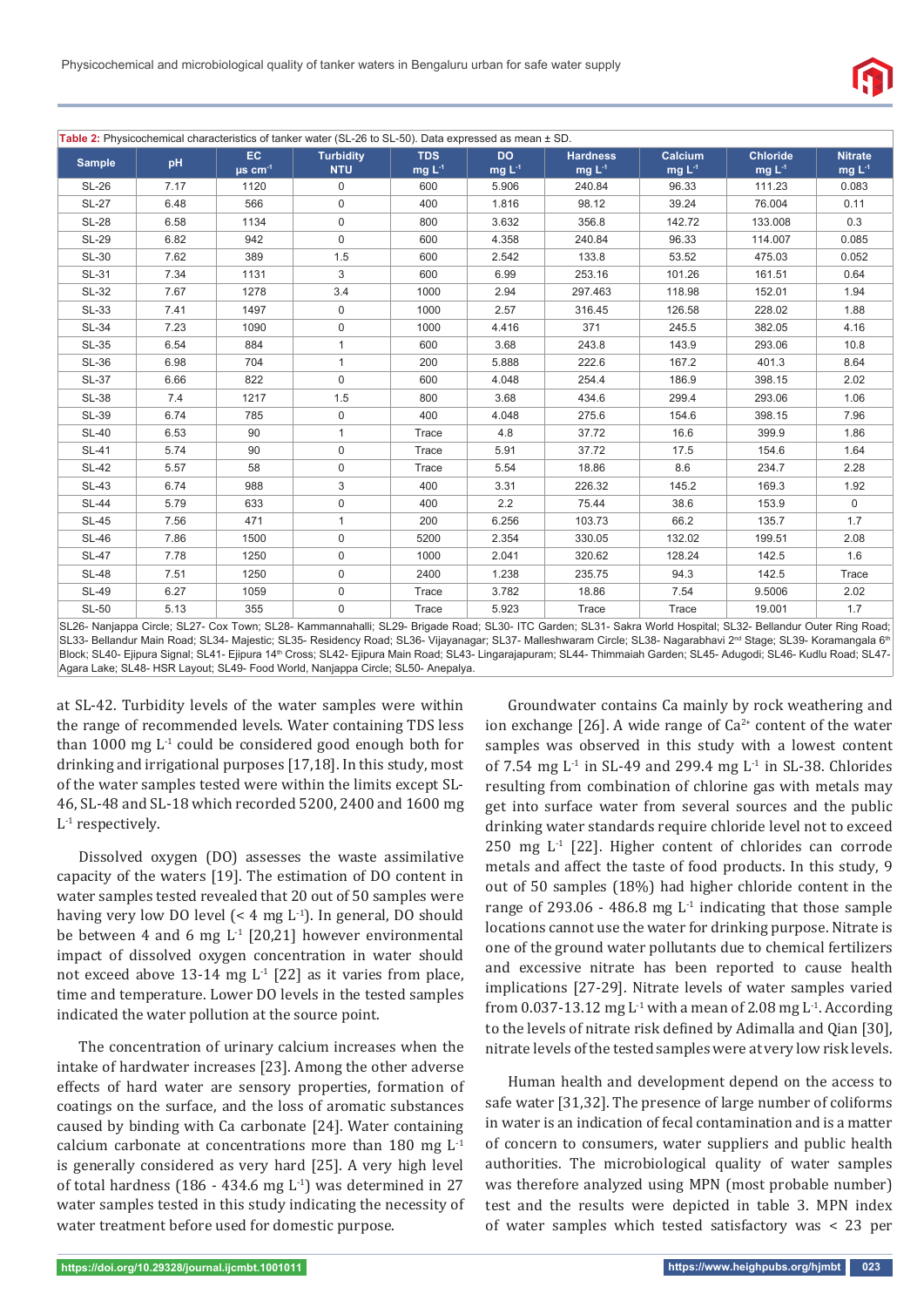| <b>Table 3: MPN Analysis of Water Samples.</b> |             |                  |               |             |                  |  |  |  |  |  |
|------------------------------------------------|-------------|------------------|---------------|-------------|------------------|--|--|--|--|--|
| <b>Sample</b>                                  | +ve tubes   | <b>MPN Index</b> | <b>Sample</b> | +ve tubes   | <b>MPN Index</b> |  |  |  |  |  |
| $SL-1$                                         | $5 - 5 - 5$ | $\geq 1600$      | <b>SL-26</b>  | $5 - 5 - 5$ | $\geq 1600$      |  |  |  |  |  |
| $SL-2$                                         | $5 - 5 - 5$ | $\geq 1600$      | <b>SL-27</b>  | $5 - 5 - 5$ | $\geq 1600$      |  |  |  |  |  |
| $SL-3$                                         | $5 - 5 - 0$ | 240              | <b>SL-28</b>  | $5 - 5 - 5$ | $\geq 1600$      |  |  |  |  |  |
| $SL-4$                                         | $5 - 5 - 5$ | $\geq 1600$      | <b>SL-29</b>  | $5 - 5 - 0$ | 240              |  |  |  |  |  |
| $SL-5$                                         | $5 - 0 - 0$ | 23               | <b>SL-30</b>  | $5 - 5 - 5$ | $\geq 1600$      |  |  |  |  |  |
| $SL-6$                                         | $5 - 5 - 5$ | $\geq 1600$      | <b>SL-31</b>  | $5 - 0 - 0$ | 23               |  |  |  |  |  |
| SL-7                                           | $5 - 5 - 5$ | $\geq 1600$      | <b>SL-32</b>  | $5 - 5 - 5$ | $\geq 1600$      |  |  |  |  |  |
| $SL-8$                                         | $5 - 5 - 5$ | $\geq 1600$      | <b>SL-33</b>  | $5 - 5 - 5$ | $\geq 1600$      |  |  |  |  |  |
| $SL-9$                                         | $5 - 5 - 5$ | $\geq 1600$      | <b>SL-34</b>  | $5 - 5 - 5$ | $\geq 1600$      |  |  |  |  |  |
| <b>SL-10</b>                                   | $5 - 0 - 0$ | 23               | <b>SL-35</b>  | $5 - 5 - 0$ | 240              |  |  |  |  |  |
| <b>SL-11</b>                                   | $5 - 0 - 0$ | 23               | <b>SL-36</b>  | $5 - 5 - 5$ | ≥1600            |  |  |  |  |  |
| <b>SL-12</b>                                   | $5 - 5 - 5$ | $\geq 1600$      | <b>SL-37</b>  | $5 - 5 - 5$ | $\geq 1600$      |  |  |  |  |  |
| <b>SL-13</b>                                   | $5 - 5 - 0$ | $\geq 1600$      | <b>SL-38</b>  | $5 - 5 - 5$ | $\geq 1600$      |  |  |  |  |  |
| <b>SL-14</b>                                   | $5 - 5 - 5$ | $\geq 1600$      | <b>SL-39</b>  | $5 - 5 - 5$ | $\geq 1600$      |  |  |  |  |  |
| <b>SL-15</b>                                   | $5 - 5 - 5$ | $\geq 1600$      | <b>SL-40</b>  | $5 - 5 - 0$ | 240              |  |  |  |  |  |
| <b>SL-16</b>                                   | $5 - 5 - 5$ | $\geq 1600$      | <b>SL-41</b>  | $5 - 0 - 0$ | 23               |  |  |  |  |  |
| <b>SL-17</b>                                   | $5 - 5 - 0$ | 240              | <b>SL-42</b>  | $5 - 5 - 5$ | $\geq 1600$      |  |  |  |  |  |
| <b>SL-18</b>                                   | $5 - 0 - 0$ | 23               | <b>SL-43</b>  | $5 - 5 - 5$ | $\geq 1600$      |  |  |  |  |  |
| <b>SL-19</b>                                   | $5 - 5 - 0$ | 240              | <b>SL-44</b>  | $5 - 0 - 0$ | 23               |  |  |  |  |  |
| <b>SL-20</b>                                   | $5 - 5 - 5$ | $\geq 1600$      | <b>SL-45</b>  | $5 - 5 - 5$ | $\geq 1600$      |  |  |  |  |  |
| <b>SL-21</b>                                   | $5 - 5 - 0$ | 240              | <b>SL-46</b>  | $5 - 5 - 5$ | $\geq 1600$      |  |  |  |  |  |
| <b>SL-22</b>                                   | $5 - 5 - 5$ | $\geq 1600$      | <b>SL-47</b>  | $5 - 5 - 5$ | $\geq 1600$      |  |  |  |  |  |
| <b>SL-23</b>                                   | $5 - 5 - 0$ | 240              | <b>SL-48</b>  | $5 - 5 - 5$ | $\geq 1600$      |  |  |  |  |  |
| <b>SL-24</b>                                   | $5 - 5 - 5$ | $\geq 1600$      | <b>SL-49</b>  | $5 - 5 - 0$ | 240              |  |  |  |  |  |
| <b>SL-25</b>                                   | $5 - 5 - 5$ | $\geq 1600$      | <b>SL-50</b>  | $5 - 5 - 5$ | $\geq 1600$      |  |  |  |  |  |

100 ml and MPN index of water samples which were graded as unsatisfactory ranged from 23 to > 1600 per 100 ml. Of the 50 samples tested, 7 showed an MPN index of < 23 and 9 showed < 240 and the remaining 34 were unsatisfactory with an MPN index of > 1600 per 100 ml. In Bengaluru, tanker waters are purchased for various purposes such as household, domestic, restaurants, commercial complexes and construction purposes. Considering the use of tanker waters in houses and restaurants, the observation of high MPN index in the tested water samples necessities its restricted use. Further supply of tanker water should be stringent towards safe distribution from sample point to the receiving end as the water is used for various purposes without any limitations.

## **Conclusion**

In conclusion, most of the water samples collected from various sample locations were satisfactory for domestic use and the physicochemical properties were within the permissible limits. However, in some locations, the presence of high MPN index, in particular, rings the bell before using the tanker water in houses and restaurants. Though the water is of good quality at the time of collection, there are chances for contamination during the supply chain. Exploration of the mechanisms by which water quality deteriorates and potential implication for regulatory policy for monitoring of tanker water while distribution is the need of the hour. Such policies should be developed and implemented in a manner that takes into account the safety of tanker waters for consumption while expanding the water supple area.

# **References**

- 1. Argamasilla M, Barbera J, Andreo B. Factor's controlling groundwater salinization and hydrogeochemical processes in coastal aquifers from southern Spain. Sci Total Environ. 2017; 580: 50–68. **PubMed:** https://www.ncbi.nlm.nih.gov/pubmed/27960117
- 2. Motevalli A, Moradi HR, Javadi S. A comprehensive evaluation of groundwater vulnerability to saltwater up-coning and sea water intrusion in a coastal aquifer (case study: Ghaemshahr-juybar aquifer). J Hydrol. 2008; 557: 753–773.
- 3. Shammi M, Rahman MM, Islam MA, Bodrud-Doza M, Zahid A, et al. Spatio-temporal assessment and trend analysis of surface water salinity in the coastal region of Bangladesh. Environ Sci Pollut Res. 2017; 24: 14273–14290. **PubMed:** https://www.ncbi.nlm.nih.gov/pubmed/28421527
- 4. Vorosmarty CJ, Green P, Salisbury J, Lammers RB. Global water resources: vulnerability from climate change and population growth. Science. 2000; 289: 284-288. **PubMed:** https://www.ncbi.nlm.nih.gov/pubmed/10894773
- 5. McDonald RI, Green P, Balk D, Fekete BM, Revenga C, et al. Urban growth, climate change, and freshwater availability. Proc Natl Acad Sci. 2011; 108: 6312-6317. **PubMed:** https://www.ncbi.nlm.nih.gov/pubmed/21444797
- 6. Whittington D, Lauria DT, Mu X. A study of water vending and willingness to pay for water in Onitsha, Nigeria. World Development. 1991; 19: 179-198.
- 7. Lloyd B, Bartram J. Surveillance solutions to microbiological problems in water quality control in developing countries. Water Science and Technology. 1991; 24: 61-75.
- 8. Onda K, LoBuglio J, Bartram J. Global access to safe water: accounting for water quality and the resulting impact on MDG progress. Int J Environ Res Public Health. 2012; 9: 880–894. **PubMed:** https://www.ncbi.nlm.nih.gov/pubmed/22690170